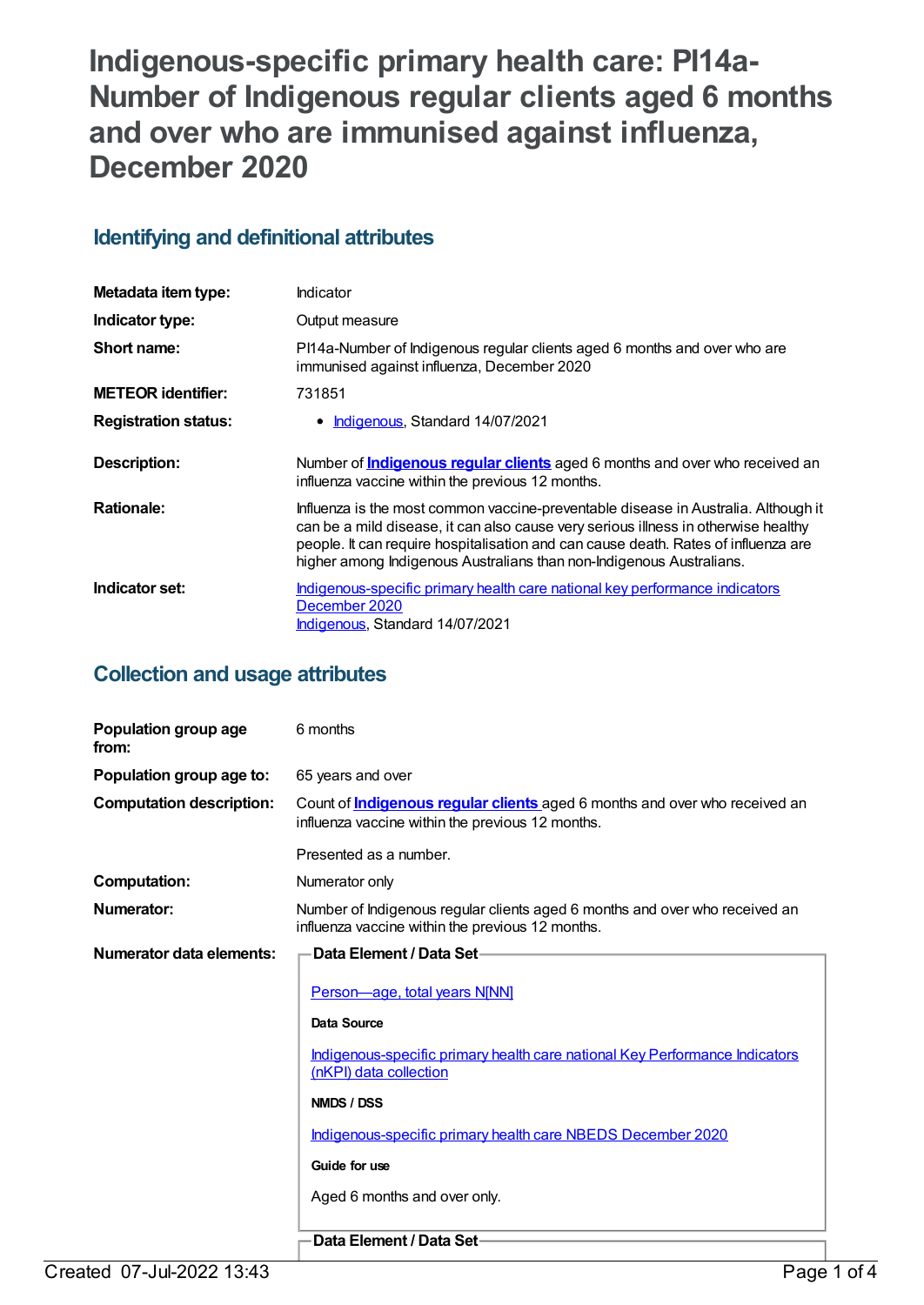#### [Person—influenza](https://meteor.aihw.gov.au/content/457688) immunisation indicator, yes/no code N

#### **Data Source**

[Indigenous-specific](https://meteor.aihw.gov.au/content/737914) primary health care national Key Performance Indicators (nKPI) data collection

#### **NMDS / DSS**

[Indigenous-specific](https://meteor.aihw.gov.au/content/738532) primary health care NBEDS December 2020

#### **Guide for use**

An Indigenous person aged 6 months and over is immunised against influenza if they have received an influenza vaccine within the previous year.

#### **Data Element / Data Set**

#### Person-age, total months N[N]

#### **Data Source**

[Indigenous-specific](https://meteor.aihw.gov.au/content/737914) primary health care national Key Performance Indicators (nKPI) data collection

**NMDS / DSS**

[Indigenous-specific](https://meteor.aihw.gov.au/content/738532) primary health care NBEDS December 2020

#### **Guide for use**

Aged 6 months and over only.

### **Data Element / Data Set**

[Person—Indigenous](https://meteor.aihw.gov.au/content/602543) status, code N

#### **Data Source**

[Indigenous-specific](https://meteor.aihw.gov.au/content/737914) primary health care national Key Performance Indicators (nKPI) data collection

#### **NMDS / DSS**

[Indigenous-specific](https://meteor.aihw.gov.au/content/738532) primary health care NBEDS December 2020

**Guide for use**

Indigenous only.

#### **Data Element / Data Set**

[Person—regular](https://meteor.aihw.gov.au/content/686291) client indicator, yes/no code N

#### **Data Source**

[Indigenous-specific](https://meteor.aihw.gov.au/content/737914) primary health care national Key Performance Indicators (nKPI) data collection

#### **NMDS / DSS**

[Indigenous-specific](https://meteor.aihw.gov.au/content/738532) primary health care NBEDS December 2020

**Guide for use**

Regular clients only.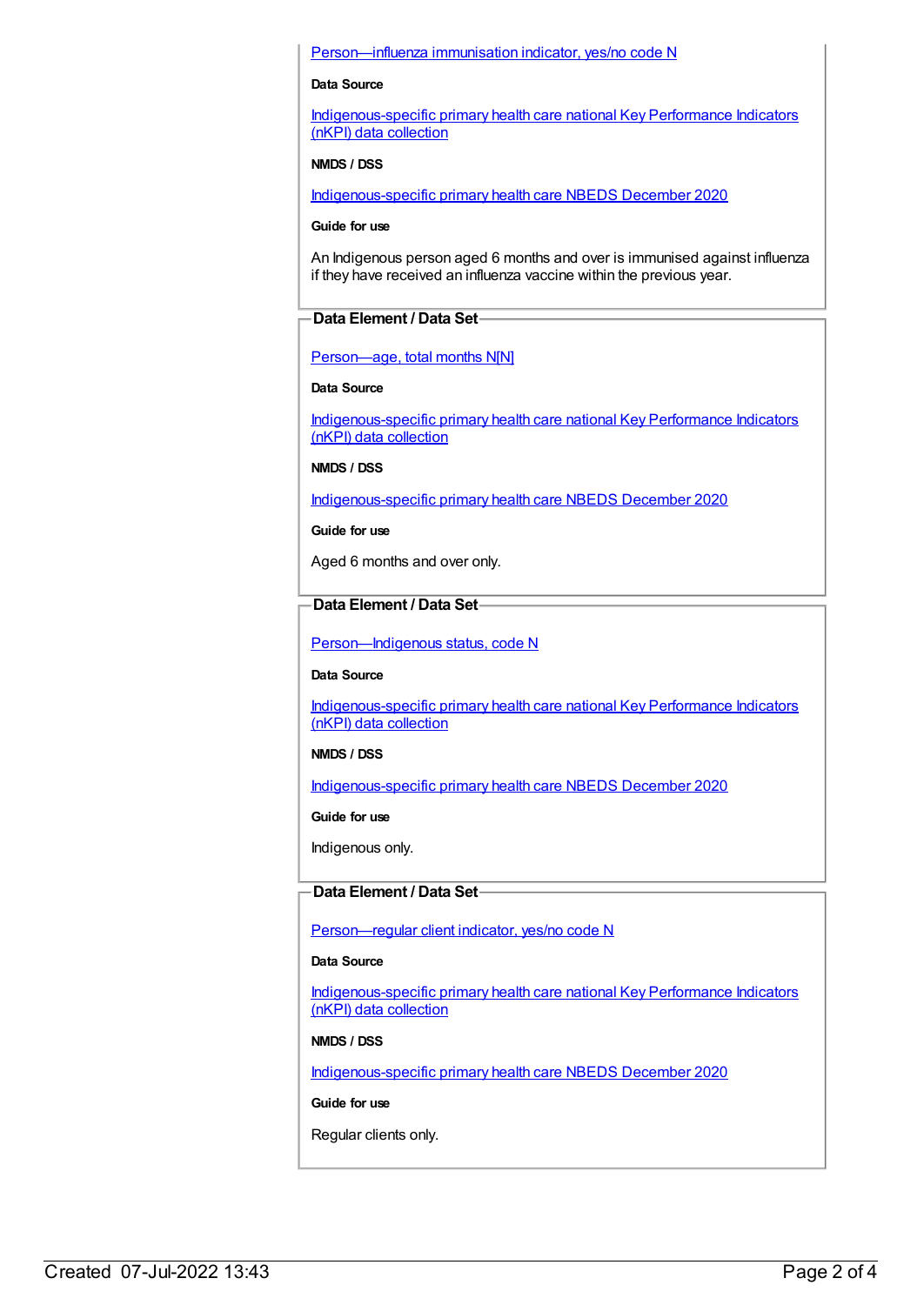| Disaggregation:                         | Sex:                                                                                                  |
|-----------------------------------------|-------------------------------------------------------------------------------------------------------|
|                                         | a) Male                                                                                               |
|                                         | b) Female.                                                                                            |
|                                         | 2. Age group:                                                                                         |
|                                         | a) 6 months-4 years                                                                                   |
|                                         | b) $5-14$ years                                                                                       |
|                                         | c) 15-24 years                                                                                        |
|                                         | d) 25-34 years                                                                                        |
|                                         | e) 35-44 years                                                                                        |
|                                         | f) 45-54 years                                                                                        |
|                                         | g) 55-64 years                                                                                        |
|                                         | h) 65 years and over.                                                                                 |
| <b>Disaggregation data</b><br>elements: | Data Element / Data Set-                                                                              |
|                                         | Person-age, total years N[NN]                                                                         |
|                                         | <b>Data Source</b>                                                                                    |
|                                         | Indigenous-specific primary health care national Key Performance Indicators<br>(nKPI) data collection |
|                                         | NMDS / DSS                                                                                            |
|                                         | Indigenous-specific primary health care NBEDS December 2020                                           |
|                                         | Guide for use                                                                                         |
|                                         | Aged 6 months and over only.                                                                          |
|                                         |                                                                                                       |
|                                         |                                                                                                       |
|                                         |                                                                                                       |
|                                         | Data Element / Data Set-                                                                              |
|                                         |                                                                                                       |
|                                         | Person-age, total months N[N]                                                                         |
|                                         | Data Source                                                                                           |
|                                         | Indigenous-specific primary health care national Key Performance Indicators<br>(nKPI) data collection |
|                                         | NMDS / DSS                                                                                            |
|                                         | Indigenous-specific primary health care NBEDS December 2020                                           |
|                                         | Guide for use                                                                                         |
|                                         | Aged 6 months and over only.                                                                          |
|                                         | Data Element / Data Set-                                                                              |
|                                         | Person-sex, code X                                                                                    |
|                                         |                                                                                                       |
|                                         | Data Source                                                                                           |
|                                         | Indigenous-specific primary health care national Key Performance Indicators<br>(nKPI) data collection |
|                                         | NMDS / DSS                                                                                            |
|                                         | Indigenous-specific primary health care NBEDS December 2020                                           |

**Comments:** Census date for reporting is 31 December 2020.

## **Representational attributes**

**Representation class:** Count